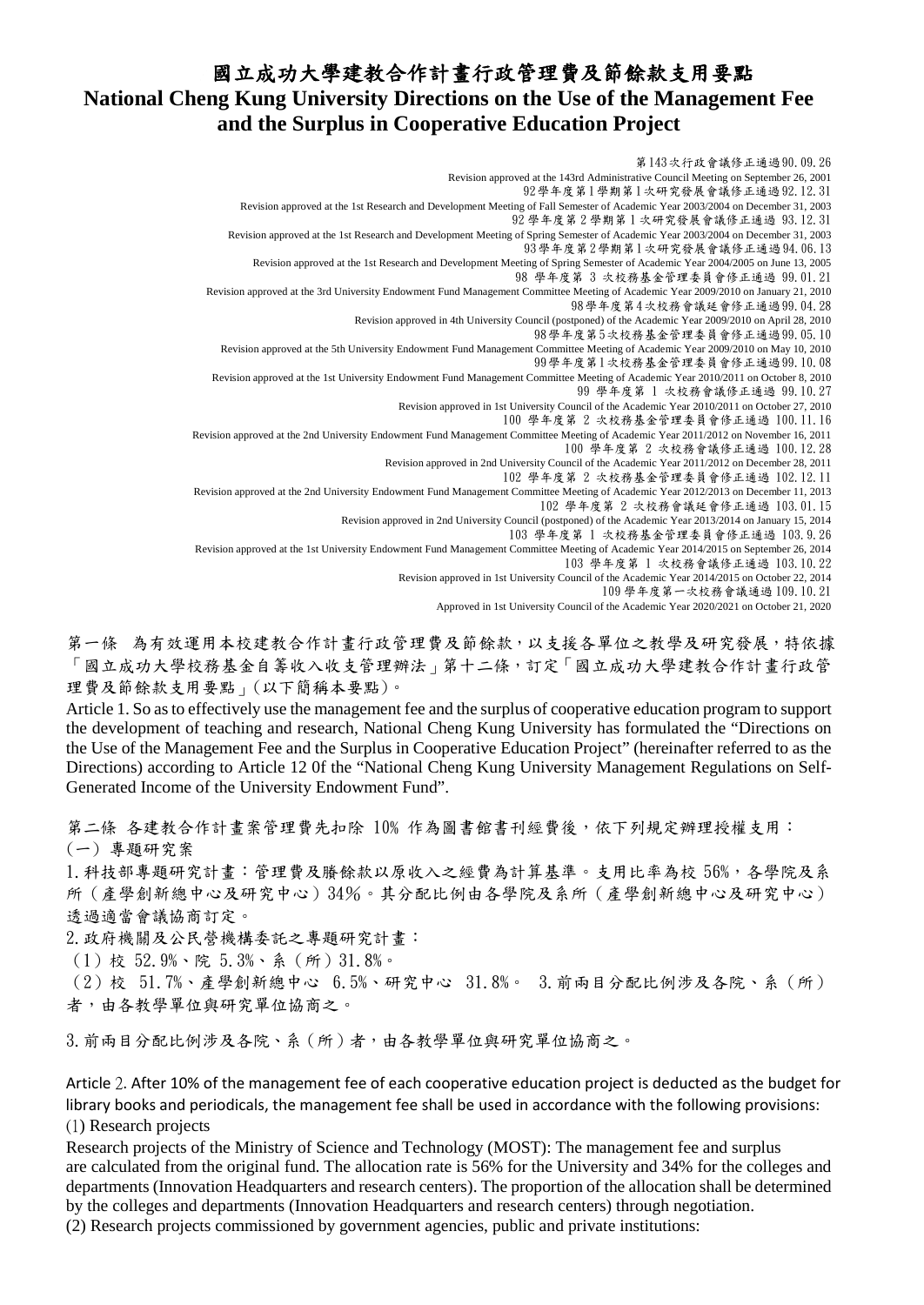The allocation rate is 52.9% for the University, 5.3% for the college, and 31.8% for the department (institute).

The allocation rate is 51.7% for the University, 6.5% for the Innovation Headquarters, and 31.8% for the research center.

(3) If the allocation rate of the first two items involves several colleges and departments (institutes), it shall be negotiated by each teaching and research unit.

(二) 服務性試驗及調查案

1. 內業:支用比率為校 81%,院或產學創新總中心 9%。

2.外業:支用比率為校 81.8%,院或產學創新總中心 8.2%。

3.若以計畫書簽約之委託案:支用方式比照政府機關及公民營 機構委託之專題研究計畫辦理。

(2) Testing and investigation services

(a) Internal service: The allocation rate is 81% for the University, 9% for the college or the Innovation Headquarters.

(b) External service: The allocation rate is 81.8% for the University and 8.2% for the college or the Innovation Headquarters.

(c) If the proposal is signed and commissioned, the reimbursement method shall be the same as the research project commissioned by government agencies, public and private institutions.

(三) 人員交流訓練案

1.內業支用比率為校 66.7%、院3.3%、系(所)所或研究中心 20%。

2.外業支用比率為校 39.1%、院 3.9%、系(所)或研究中心 47%。

3.前項管理費之比率,校級研究中心準用之。

(3)Personnel exchange and training cases

- (a) The allocation rate of internal business is 66.7% for the University, 3.3% for the college, 20% for the department (institute) or research center.
- (b) The allocation rate of external business is 39.1% for the University, 3.9% for the college, 47% for the department (institute) or research center.
- (c) The rate of management fee referred to in the preceding paragraph shall be applicable to university-level research centers.

第三條 以建教合作案方式舉辦之學術研討會,比照政府機關及公民營機構委託之專題研究計畫辦理。 學術研 討會節餘款,授權支用比率為校與主辦單位各50%。 第一項經校長核准調降管理費比率及依國立成功總務處 所轄活動場地借用管理要點規定免收或減收場地使用費者,優先補足應行編列經費後,始得依前項規定支用。 但其他法令另有規定者, 依其規定。

Article 3. Academic seminars organized in the form of cooperative education projects shall be conducted in accordance with regulations regarding the research projects entrusted by government agencies, public and private institutions.The authorized allocation rate of the surplus of academic seminar is 50% for the University and the cooperative party respectively.Academic seminars organized in the form of educational cooperation projects shall be conducted in accordance with the research plans entrusted by government agencies, public and private institutions. The authorized spending rate of the surplus of academic seminar is 50% for the school and the sponsor respectively.In the case of the reduction of the management fee rate approved by the President and the exemption or reduction of the venue fee according to the National Cheng Kung University Management Directions on Venue Managed by the Office of General Affairs as mentioned in the first paragraph, the management fee may be paid before the surplus be used in accordance with the provisions of the preceding paragraph. Where other regulations provide otherwise, such regulations shall apply.

第四條 各建教合作計畫案結案後,節餘款之授權支用依下列規定辦理:

(一) 凡計畫案已據委辦機關(構)或校內規定編列管理費且節餘款 在新臺幣一萬元以下,或計畫主持 人屬非專任人員者,全數歸 校方統籌運用;節餘款超過一萬元者,全數授權主持人使用。